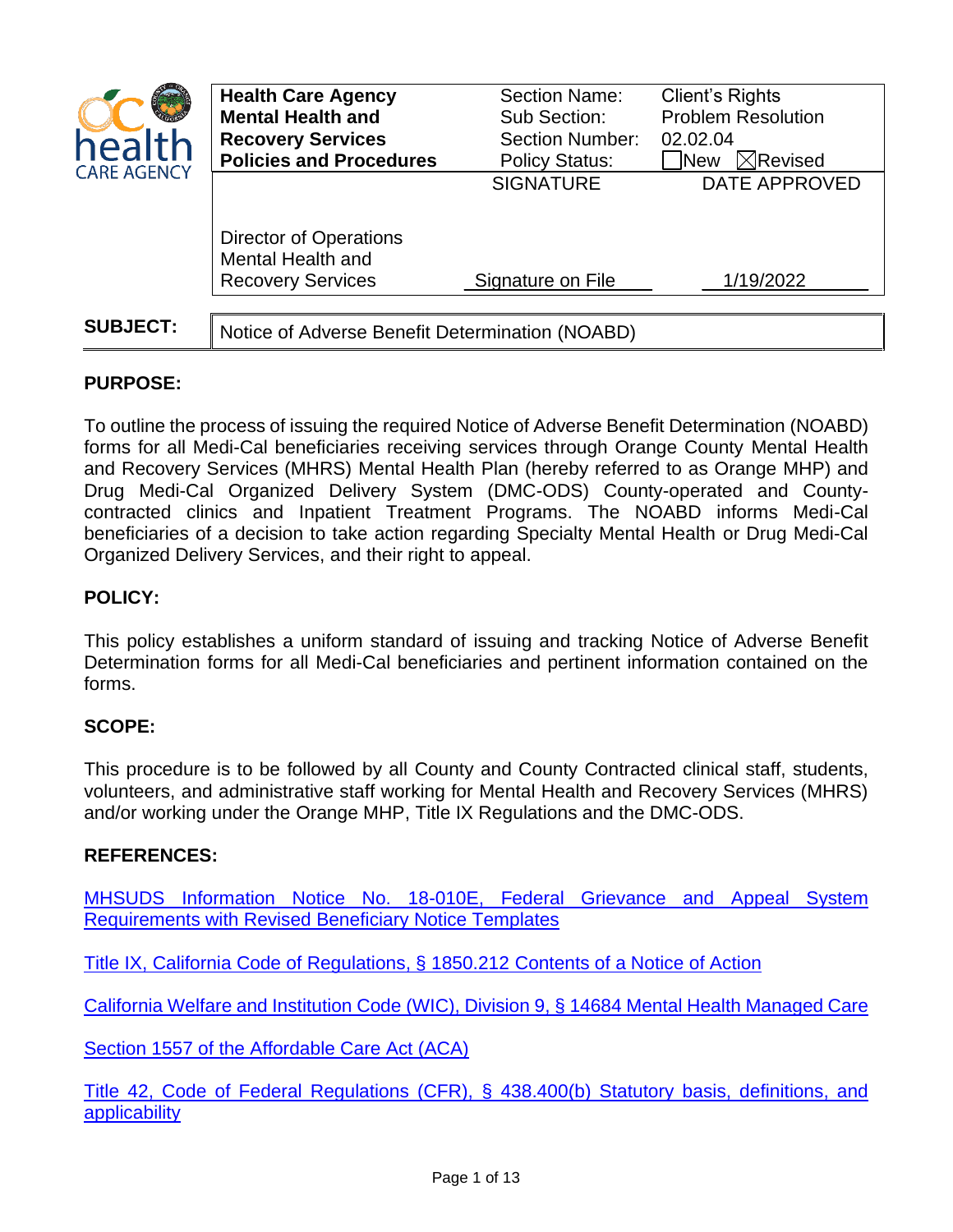Title 42, Code of Federal Regulations [\(CFR\), §438.420 Continuation of benefits while the MCO,](https://www.govregs.com/regulations/expand/title42_chapterIV_part438_subpartF_section438.404#title42_chapterIV_part438_subpartF_section438.420)  [PIHP, or PAHP appeal and the State fair hearing are pending](https://www.govregs.com/regulations/expand/title42_chapterIV_part438_subpartF_section438.404#title42_chapterIV_part438_subpartF_section438.420)

Title 42, Code of Federal Regulations [\(CFR\), § 438.404\(c\) Timely and adequate notice of](https://www.govregs.com/regulations/expand/title42_chapterIV_part438_subpartF_section438.404#title42_chapterIV_part438_subpartF_section438.404)  [adverse benefit determination](https://www.govregs.com/regulations/expand/title42_chapterIV_part438_subpartF_section438.404#title42_chapterIV_part438_subpartF_section438.404)

#### **NOABD FORMS:**

Orange MHP NOABD Link: **[http://www.ochealthinfo.com/bhs/about/medi\\_cal](http://www.ochealthinfo.com/bhs/about/medi_cal)**

DMC-ODS NOABD Link: Forms available on DMC-ODS share drive or contact DMC-ODC Support Team

Delivery System Notice- NOABD

Denial Notice – NOABD

Termination Notice - NOABD

Modification Notice – NOABD

Timely Access - NOABD

Delay in processing authorization of services - NOABD

Failure to timely resolve grievances and appeals – NOABD

Financial Liability Notice - NOABD

Payment Denial Notice - NOABD

NOABD ATTACHMENTS:

- "Your Rights"
- Language Assistance Taglines
- Non-discrimination Notice

#### **DEFINITIONS:**

Adverse Benefit Determination - Consistent with Title 42, CFR, § 438.400(b) the Final Rule replaced the term "Action" with "Adverse Benefit Determination". The definition of an "Adverse Benefit Determination" encompasses all previous elements of "Action" under federal regulations with the addition of language that clarifies the inclusion of determinations involving medical necessity, appropriateness and setting of covered benefits, and financial liability. An Adverse Benefit Determination is defined to mean any of the following actions taken by a Plan: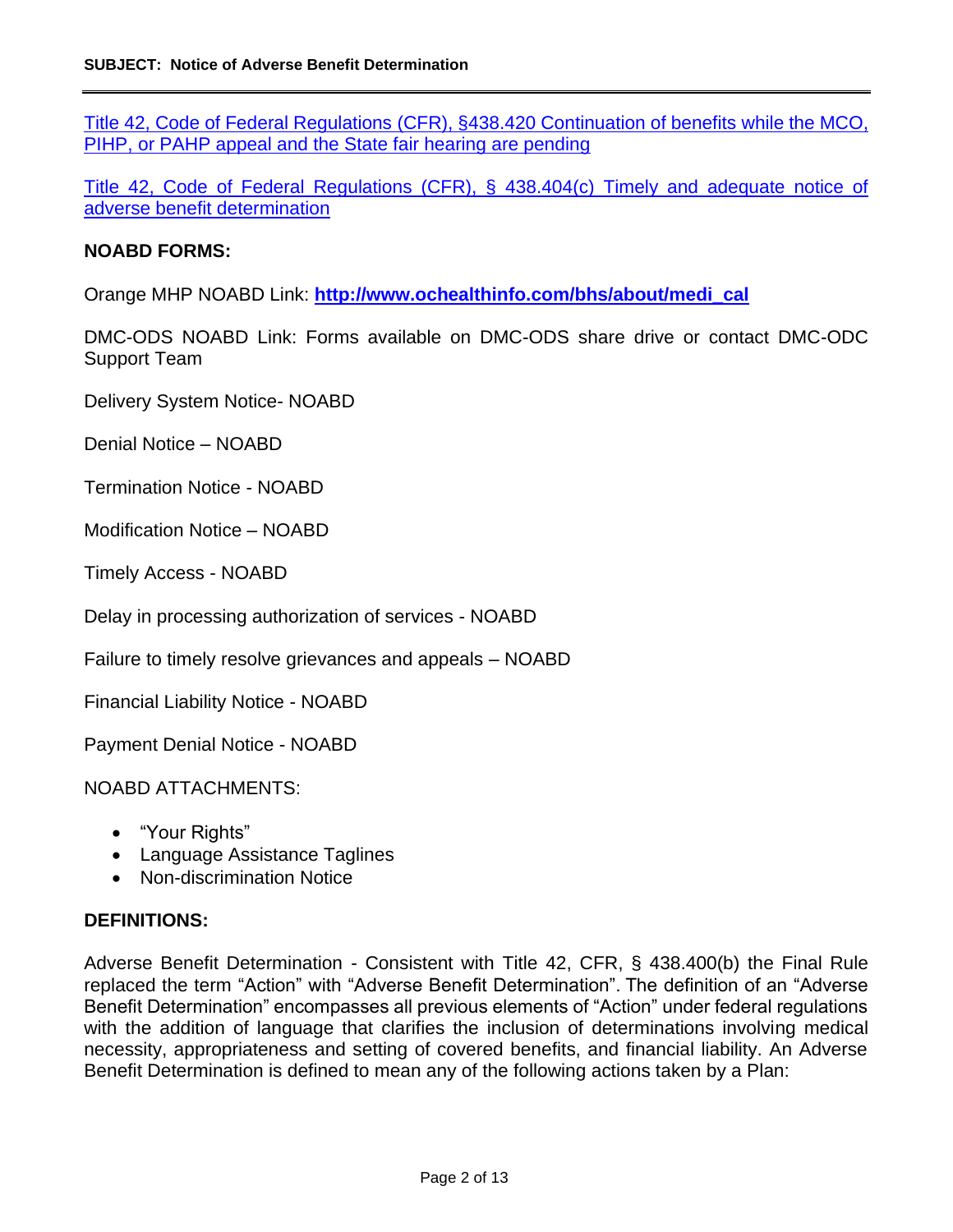- The denial or limited authorization of a requested service, including determinations based on the type or level of service, medical necessity, appropriateness, setting, or effectiveness of a covered benefit;
- The reduction, suspension, or termination of a previously authorized service;
- The denial, in whole or in part, of payment for a service;
- The failure to provide services in a timely manner;
- The failure to act within the required timeframes for standard resolution of grievances and appeals; or
- The denial of a beneficiary's request to dispute financial liability.

Appeals - Appeals are defined as a request for a review of an "adverse benefit determination" (see above for definition of adverse benefit determination). Appeals processes are outlined in the MHRS Policy and Procedure 09.02.02 Beneficiary Appeal of Action Process.

Authority and Quality Improvement Services (AQIS) – Is an administrative unit providing oversight and coordination of quality improvement and compliance activities across the Divisions of MHRS.

Beneficiary – A person with Medi-Cal coverage. For the purposes of this policy and procedure, "beneficiary" includes a parent, guardian, conservator, or other authorized representative, unless otherwise specified.

Days - Defined as calendar days unless otherwise specified.

Enrollee – A beneficiary receiving services under the MHP or DMC-ODS.

Grievance - A beneficiary's expressed dissatisfaction to the MHP or DMC-ODS or any provider (including contract providers) about any matter having to do with the provision of Medi-Cal services, other than a matter covered by an Appeal. This includes, but is not limited to: rudeness or attitude of staff, location of services, physical plant, access or availability. The expressed dissatisfaction is defined as a grievance, whether or not it is submitted in writing, whether or not the beneficiary states that they wish to file a grievance, even if the beneficiary explicitly states they do not want to file a grievance and whether or not the beneficiary uses the term "grievance".

Notice of Adverse Benefit Determination (NOABD) - Form used to notify the requesting provider, and give the enrollee written notice of any decision by the Plan to deny or delay a service authorization request, or to authorize a service in an amount, duration, or scope that is less than requested. There are multiple versions of this form, to be used depending on the situation.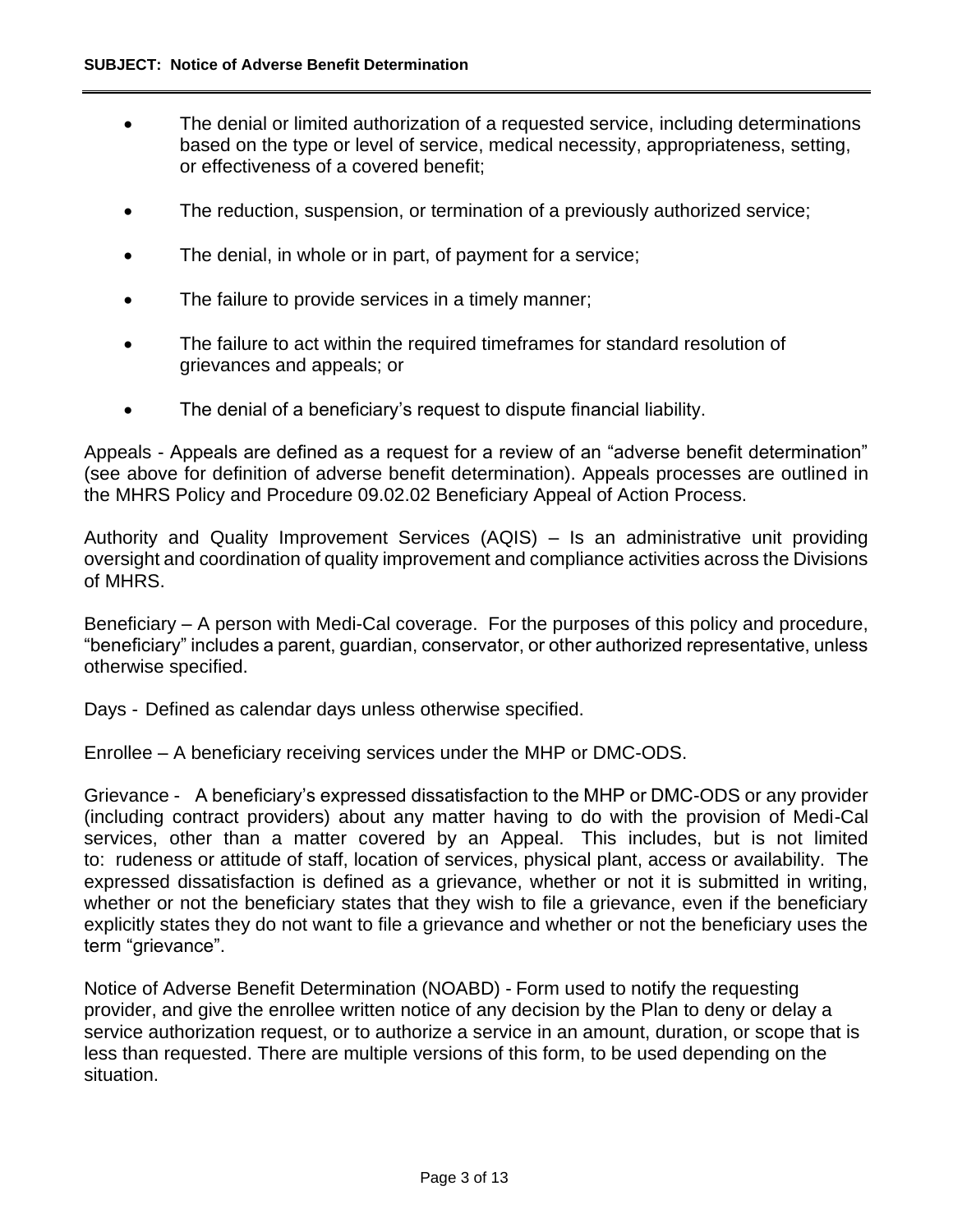Participating Inpatient Health Plan (PIHP) – The State Department of Health Care Services (DHCS) has notified counties that the county MHP and DMC-ODS are considered PIHPs for purposes of CFR, Title 42, Chapter IV, § 438.

Provider Representative – The individual assigned at each clinic and treatment site to educate and assist beneficiaries and family members with grievances. The Provider Representative is the person designated to provide information to the beneficiary about the status of a grievance upon request.

Working Day – A working day is defined as Monday through Friday, 8:00am-5:00pm, excluding County holidays.

## **PROCEDURES:**

- I. NOABD Requirements
	- A. The NOABD forms incorporate federal regulations Title 42, CFR, § 438.400(b) which delineate requirements for the contents of the NOABD, including the adverse benefit determination the provider made or plans to make, a clear and concise explanation of the reason(s) for the decision based on medical necessity criteria, clinical reasons, why the beneficiary's condition does not meet specialty mental health services and/or DMC-ODS medical necessity criteria, a description of the criteria used, and that the beneficiary has a right to be provided upon request and free of charge, reasonable access to and copies of all documents, records, and other information relevant to the beneficiary's adverse benefit determination.
	- B. The provider shall not make any changes to the NOABD templates or "Your Rights" attachments, except to insert information specific to Medi-Cal beneficiaries as required into the greyed text form fill in option areas. The provider shall keep the Orange County Health Care Agency (OCHCA) logo and the plan specific OCHCA's Authority and Quality Improvement Services (AQIS) Manager's name and title on the NOABD forms that are given to Medi-Cal beneficiaries only.
- ll. Delivery System NOABD (not applicable to DMC-ODS)
	- A. If a Medi-Cal beneficiary initially requesting services does not meet the medical necessity criteria for Specialty Mental Health Services (SMHS) within the 60 day assessment window, services will be denied. A Delivery System NOABD shall be issued to the Medi-Cal beneficiary indicating the clinical reasons for the decision regarding medical necessity and why the services have been denied and shall explicitly state why the Medi-Cal beneficiary's condition does not meet specialty mental health services medical necessity criteria. The provider shall list on the NOABD a referral for the Medi-Cal beneficiary to receive non-specialty mental health services (i.e. CalOptima Behavioral Health for mild/moderate symptoms, The Regional Center, Primary Care Physician, Substance Use Disorder Services).
	- B. The provider shall initial three times next to the text of the three enclosure documents titled "Your Rights," Language Assistance Taglines, and Non-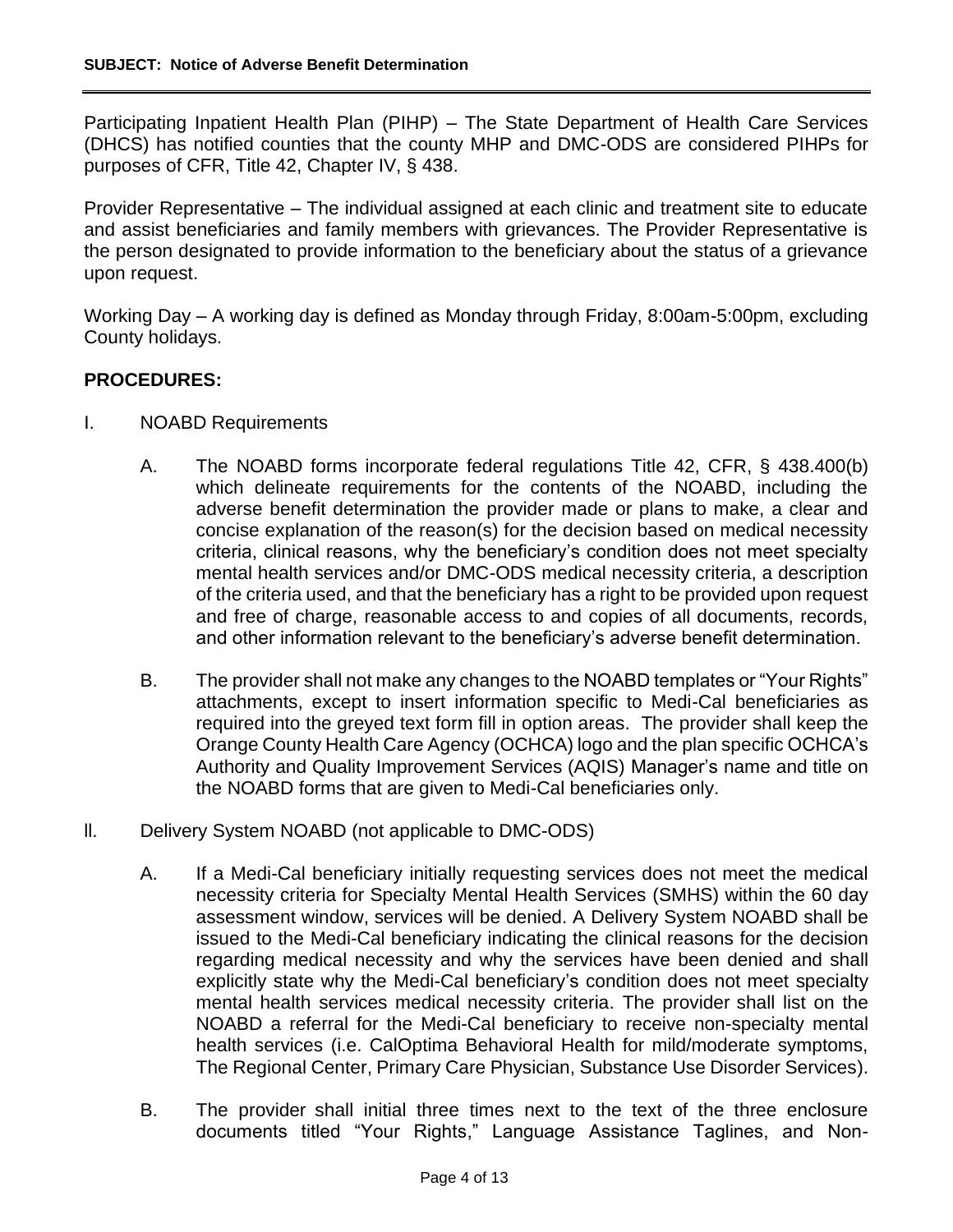discrimination Notice to indicate that these documents were included with the notice.

- C. The provider shall hand deliver or mail the original, completed Delivery System NOABD, along with the three enclosure documents titled "Your Rights," Language Assistance Taglines, and Non-discrimination Notice, to the Medi-Cal beneficiary within two (2) business days after the decision to deny SMHS has been made in accordance with Title 42 CFR, § 438.404(c) timely and adequate notice of adverse benefit determination. The provider shall also communicate the decision to the affected provider, if there is one, within 24 hours of making the decision.
- D. A copy of the Delivery System NOABD shall be scanned into the Medi-Cal beneficiary's chart for the Electronic Health Record (EHR) or a copy shall be filed into the Medi-Cal beneficiary's chart for the paper clinics. Providers shall complete necessary documentation that the Delivery System NOABD was issued to Medi-Cal beneficiary along with the three enclosure documents.
- E. The provider shall fax or secure email a copy of the Delivery System NOABD to AQIS Managed Care Support Team (MCST). A copy of the Delivery System NOABD shall be filed in a log with AQIS MCST.
- F. A Delivery System NOABD shall not be issued if a Medi-Cal beneficiary is referred within the Orange MHP or if the client does not have Medi-Cal.
- III. Denial Notice NOABD (SUD DMC-ODS)
	- A. For beneficiaries in the DMC-ODS, the denial NOABD shall be issued to the Medi-Cal beneficiary indicating the clinical reasons for the decision regarding medical necessity or residential authorization request and why the services have been denied and shall explicitly state why the Medi-Cal beneficiary's condition does not meet DMC-ODS medical necessity criteria. The provider shall list on the Denial NOABD a referral for the Medi-Cal beneficiary to receive non-DMC-ODS services (i.e. MHP, CalOptima Behavioral Health for mild/moderate symptoms, The Regional Center, Primary Care Physician).
	- B. The provider shall initial three times next to the text of the three enclosure documents titled "Your Rights," Language Assistance Taglines, and Nondiscrimination Notice to indicate that these documents were included with the notice.
	- C. The provider shall hand deliver or mail the original, completed Denial NOABD, along with the three enclosure documents titled "Your Rights," Language Assistance Taglines, and Non-discrimination Notice, to the Medi-Cal beneficiary within two (2) business days after the decision to deny DMC-ODS services has been made in accordance with Title 42 CFR, § 438.404(c) timely and adequate notice of adverse benefit determination. The provider shall also communicate the decision to the affected provider, if there is one, within 24 hours of making the decision.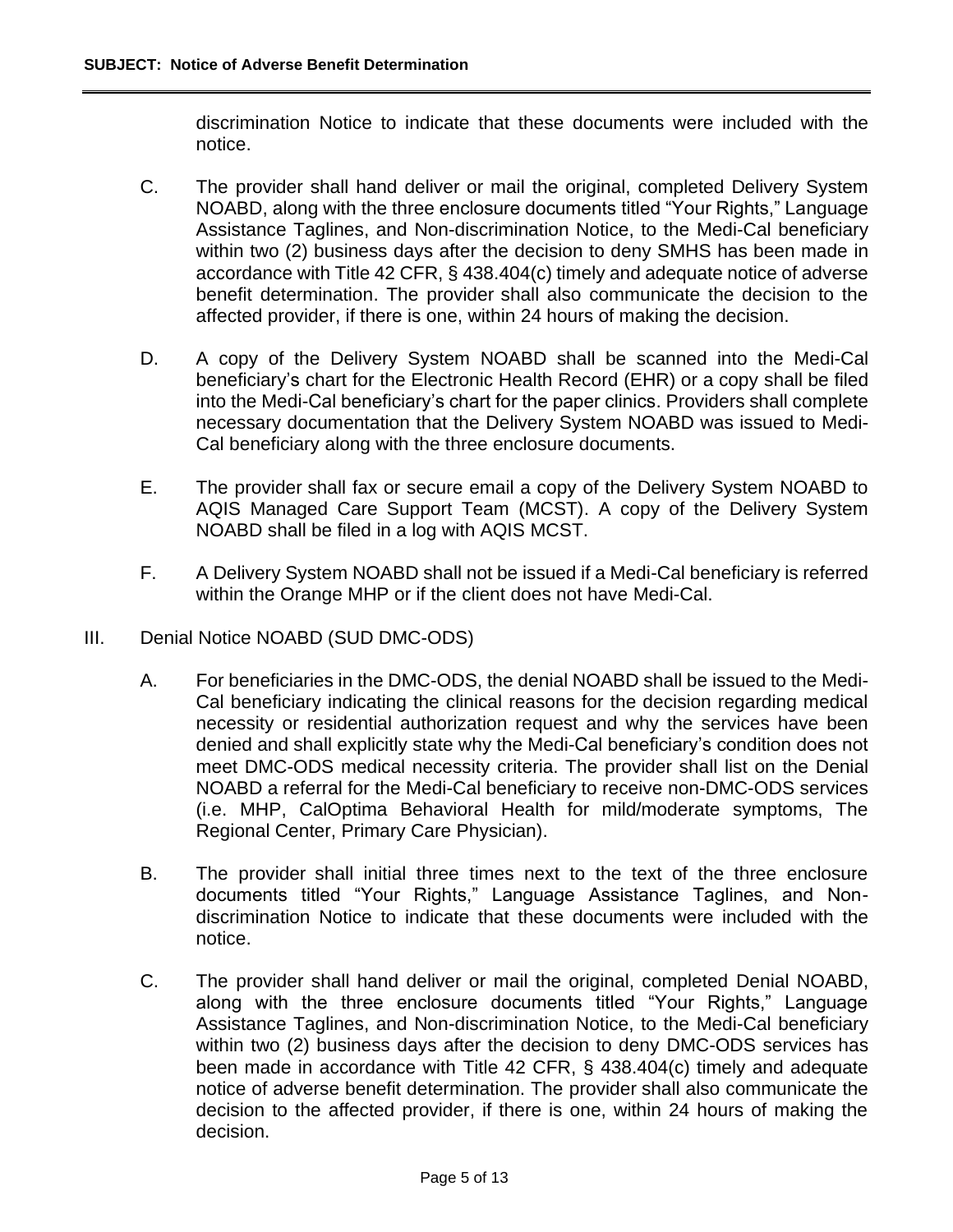- D. A copy of the Denial NOABD shall be scanned into the Medi-Cal beneficiary's chart for the Electronic Health Record (EHR) or a copy shall be filed into the Medi-Cal beneficiary's chart for the paper clinics. Providers shall complete necessary documentation that the Denial NOABD was issued to Medi-Cal beneficiary along with the three enclosure documents.
- E. The provider shall fax or secure email a copy of the Denial NOABD to AQIS MCST. A copy of the Denial NOABD shall be filed in a log with AQIS MCST.
- F. A Denial NOABD shall not be issued if a Medi-Cal beneficiary is referred within the DMC-ODS or if the client does not have Medi-Cal.
- IV. Denial NOABD (MHP)
	- A. The Denial NOABD shall be issued to the Medi-Cal beneficiary when the provider denies "A request of services" while still open and receiving specialty mental health services. The NOABD must indicate the clinical reasons for the decision and why the beneficiary can continue receiving current services authorized on the treatment plan.
	- B. The provider shall initial three times next to the text of the three enclosure documents titled "Your Rights," Language Assistance Taglines, and Nondiscrimination Notice to indicate that these documents were included with the notice.
	- C. The provider shall hand deliver or mail the original, completed Denial NOABD, along with the three enclosure documents titled "Your Rights," Language Assistance Taglines, and Non-discrimination Notice, to the Medi-Cal beneficiary within two (2) business days after the decision to deny MHP services in accordance with Title 42 CFR, § 438.404(c) timely and adequate notice of adverse benefit determination. The provider shall also communicate the decision to the affected provider, if there is one, within 24 hours of making the decision.
	- D. A copy of the Denial NOABD shall be scanned into the Medi-Cal beneficiary's chart for the Electronic Health Record (EHR) or a copy shall be filed into the Medi-Cal beneficiary's chart for the paper clinics. Providers shall complete necessary documentation that the Denial NOABD was issued to Medi-Cal beneficiary along with the three enclosure documents.
	- E. The provider shall fax or secure email a copy of the Denial NOABD to AQIS MCST. A copy of the Denial NOABD shall be filed in a log with AQIS MCST.
- V. Termination NOABD
	- A. If the Medi-Cal beneficiary is already in treatment or receiving services, and the Plan terminates, reduces, or suspends a previously authorized service a Termination NOABD shall be issued.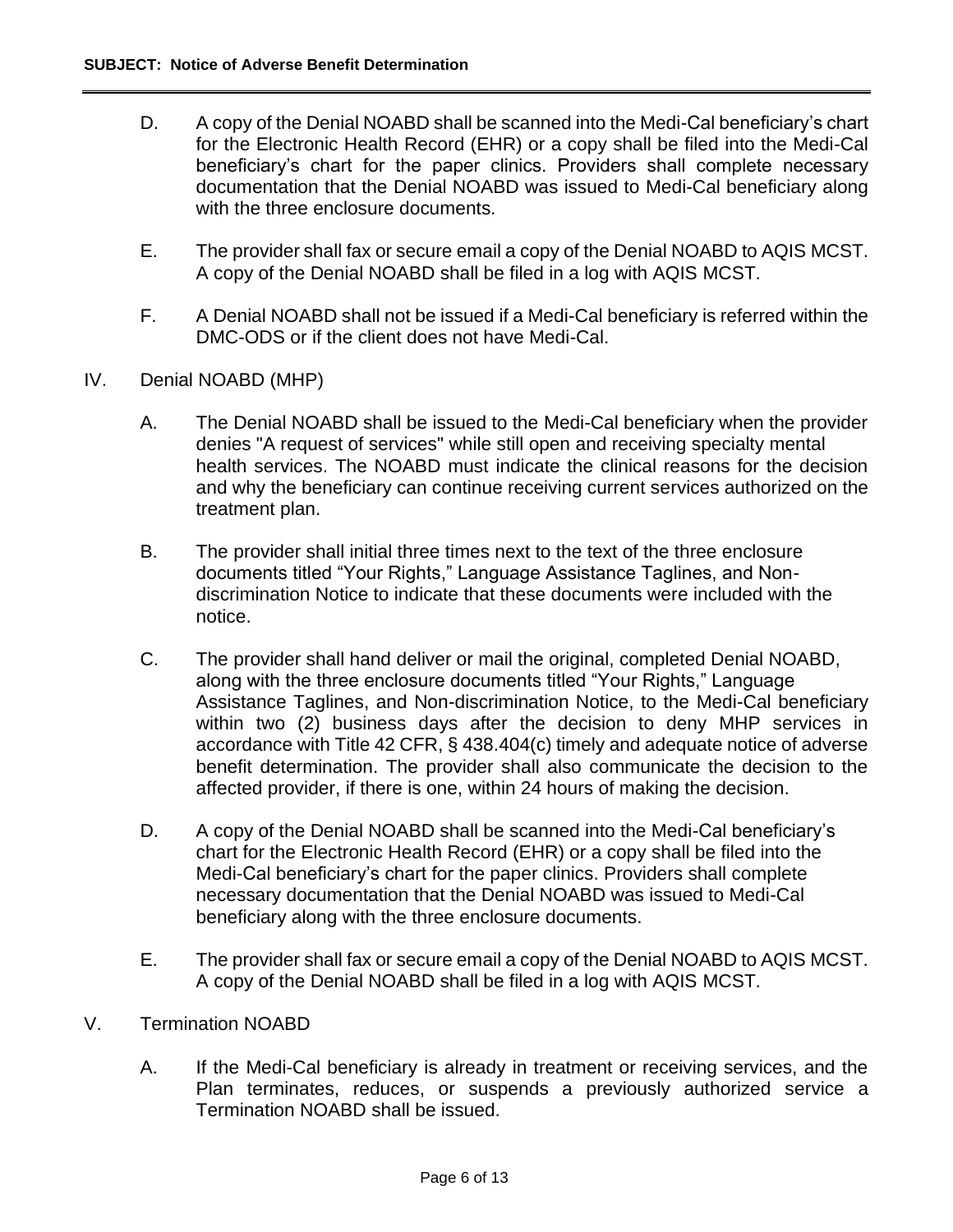- B. If the provider is unable to locate the Medi-Cal beneficiary and the Medi-Cal beneficiary drops out of treatment; the Medi-Cal beneficiary is admitted to an institution where he or she is ineligible for further services such as incarceration; the Medi-Cal beneficiary is in long term hospitalization, or Medi-Cal beneficiary is deceased, a Termination NOABD shall be issued. The provider shall indicate in the Termination NOABD the dates of outreach attempts, dates of missed appointments and the last date of service for beneficiary's clients who drop out of treatment. For DMC-ODS services, services shall be terminated after 30 consecutive days of no contact from the beneficiary unless meets the special circumstances below.
	- 1. Special Circumstances for DMC-ODS:
		- a) Narcotic Treatment Programs 14 days with a signed admission statement from the beneficiary to authorize early discharge from the program.
		- b) SUD Residential Programs 24 hours with a signed admission statement from the beneficiary to authorize early discharge from the program.
- C. The provider shall initial three times next to the text of the three enclosure documents titled "Your Rights," Language Assistance Taglines, and Nondiscrimination Notice to indicate that these documents were included with the notice. E-signatures are acceptable (i.e. telecommuting).
- D. The provider shall hand deliver or mail the original, completed Delivery System NOABD, along with the three enclosure documents titled "Your Rights," Language Assistance Taglines, and Non-discrimination Notice, to the Medi-Cal beneficiary at least ten (10) business days prior to termination, in accordance with Title 42 CFR, § 438.404(c) timely and adequate notice of adverse benefit determination. The provider shall also communicate the decision to the affected provider, if there is one, within 24 hours of making the decision.
- E. If the Beneficiary's address is determined unknown based on returned mail with no forwarding address, providers may issue Termination NOABD and terminate services on the same date. Providers may also terminate immediately "for cause" in the event that beneficiaries pose an immediate threat to the program staff or other participants. Other instances include if the Medi-Cal beneficiary is in long term hospitalization, incarcerated, deceased, or missing without any address or form of contact. If there's an invalid address, proof of returned mail with date of returned mail shall be copied and scanned into the Medi-Cal beneficiary's chart for the Electronic Health Record (EHR) or a paper copy filed into the Medi-Cal beneficiary's chart for the paper clinics to indicate Medi-Cal beneficiary's address is determined unknown/invalid.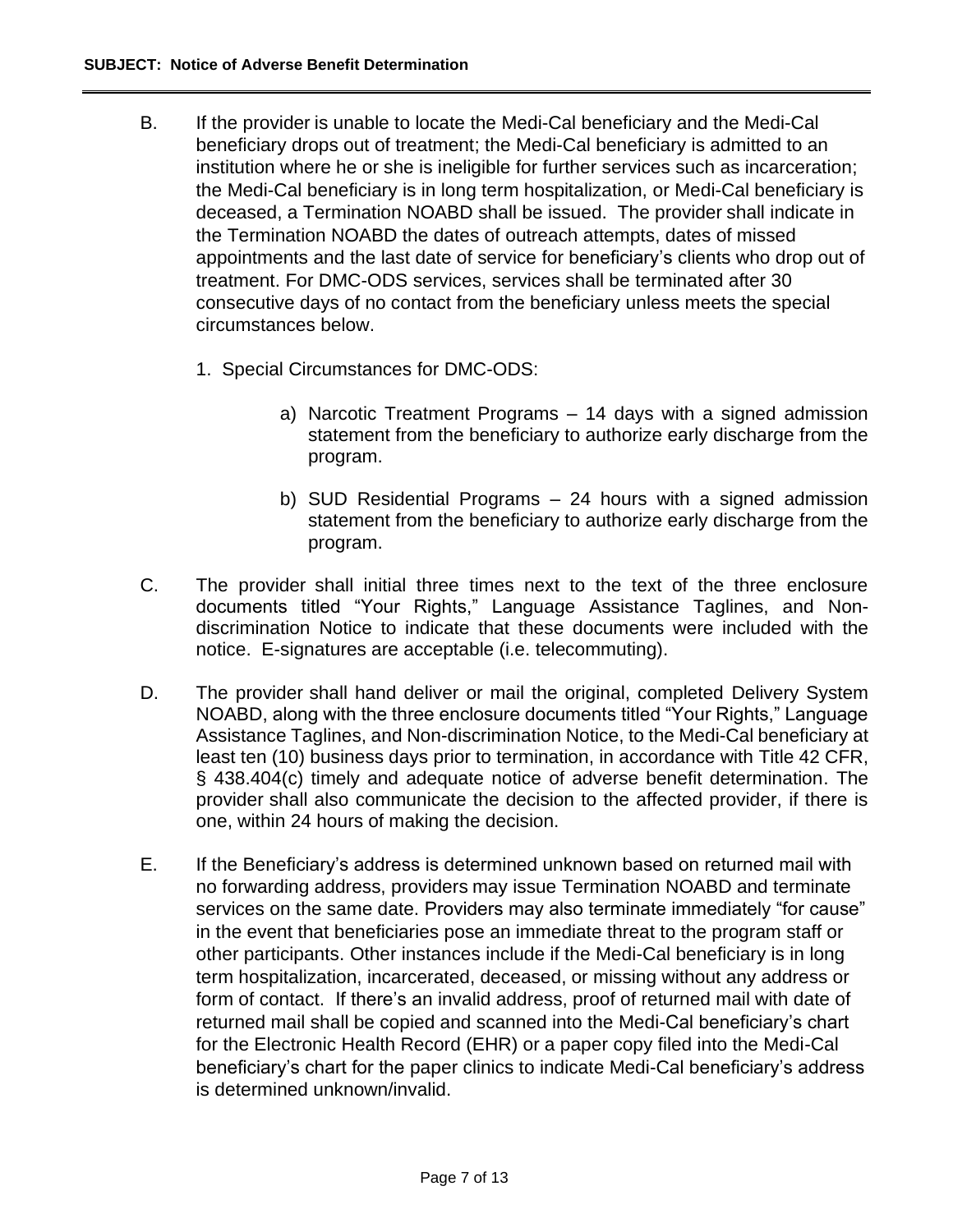- F. A copy of the Termination NOABD shall be scanned into the Medi-Cal beneficiary's chart for the Electronic Health Record (EHR) or copy shall be filed into the Medi-Cal beneficiary's chart for the paper clinics. Providers shall complete necessary documentation that the Delivery System NOABD was issued to Medi-Cal beneficiary along with the three enclosure documents.
- G. The provider shall fax or secure email a copy of the Termination NOABD to AQIS MCST. A copy of the Termination NOABD shall be filed in a log with AQIS MCST.
- H. A Termination NOABD shall not be issued if a client does not have Medi-Cal.
- VI. Modification NOABD
	- A. If the Medi-Cal beneficiary is already in treatment or receiving services, but the Plan modifies or limits a request for a service, including reductions in frequency and/or duration of services, approval of alternative treatments and services, or a change in the level or duration of covered services, but the Medi-Cal beneficiary does **not** agree with the decision, then a Modification NOABD will be issued.
	- B. The provider shall initial three times next to the text of the three enclosure documents titled "Your Rights," Language Assistance Taglines, and Nondiscrimination Notice to indicate that these documents were included with the notice.
	- C. The provider shall hand deliver or mail the original, completed Modification NOABD, along with the three enclosure documents titled "Your Rights," Language Assistance Taglines, and Non-discrimination Notice, to the Medi-Cal beneficiary within two (2) business days after the decision to modify SMHS has been made, in accordance with Title 42 CFR, § 438.404(c) timely and adequate notice of adverse benefit determination. The provider shall also communicate the decision to the affected provider, if there is one, within 24 hours of making the decision.
	- D. A copy of the Modification NOABD shall be scanned into the Medi-Cal beneficiary's chart for the Electronic Health Record (EHR) or a copy shall be filed into the Medi-Cal beneficiary's chart for the paper clinics. Providers shall complete necessary documentation that the Modification NOABD was issued to Medi-Cal beneficiary along with the three enclosure documents.
	- E. The provider shall fax or secure email a copy of the Modification NOABD to AQIS MCST. A copy of the Modification NOABD shall be filed in a log with AQIS MCST.
	- F. A Modification NOABD shall not be issued if a client does not have Medi-Cal.
- VII. Timely Access NOABD
	- A. Timely Access NOABD is sent to a Medi-Cal beneficiary or the representative when the Orange MHP or DMC-ODS fails to provide services within a pre-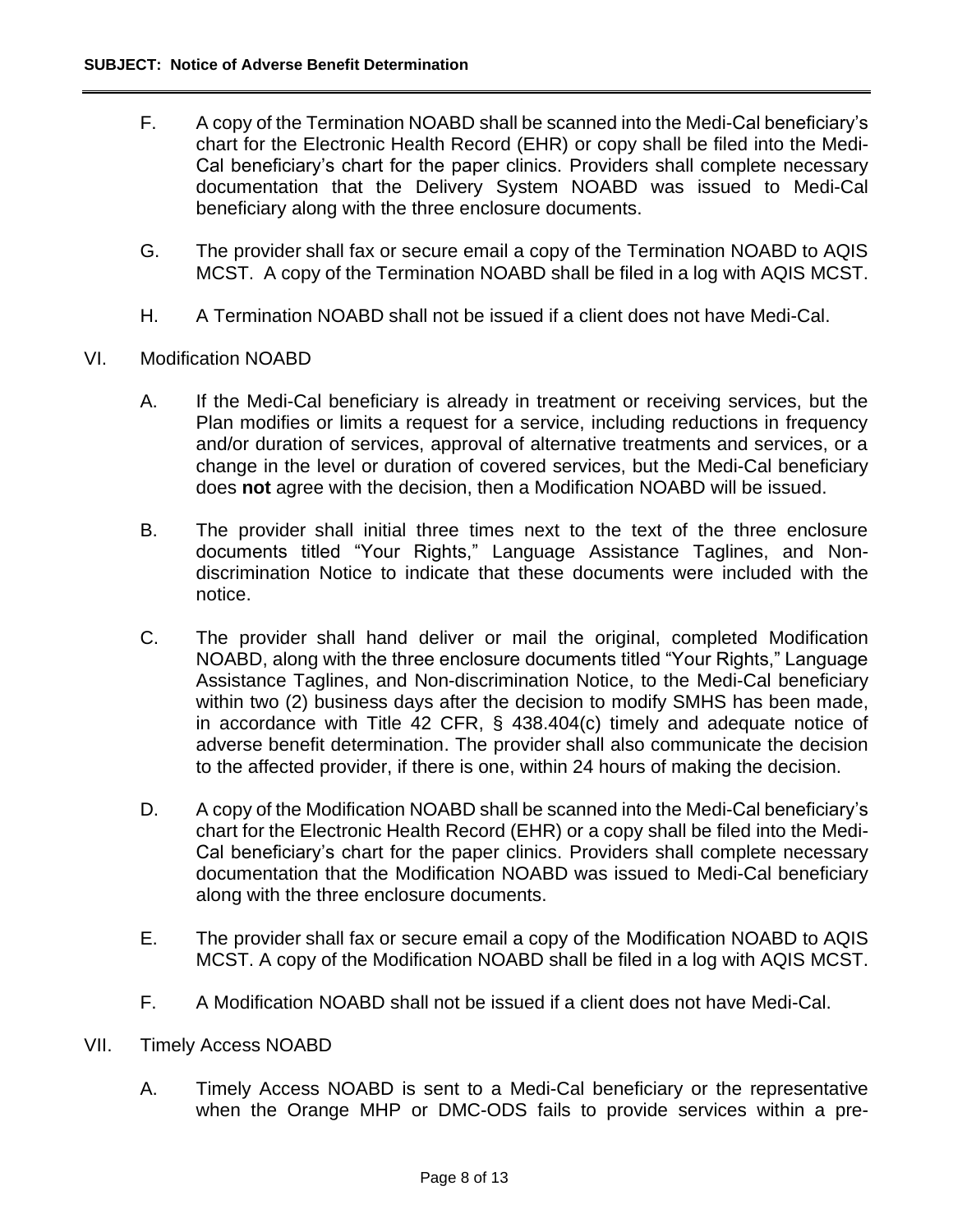determined time frame. Providers are responsible for ensuring timely access standards are met.

- B. Immediately the provider must consult and verify with AQIS if it is appropriate to issue the Timely Access NOABD. AQIS will provide a copy of the Timely Access NOABD form to the provider to complete and mail to the beneficiary within 2 business days.
- C. The provider shall issue the Timely Access NOABD when there is a delay in providing the beneficiary with timely services, as required by the timely access standards applicable to the delayed service. The provider shall enter the date, the name of the Medi-Cal beneficiary, the number of business days required to provide the respective requested services, the date services were requested, and the service(s) requested on the spaces provided on the Timely Access NOABD form.
- D. The provider shall hand deliver or mail the original, completed Timely Access NOABD, along with the three enclosure documents titled "Your Rights," Language Assistance Taglines, and Non-discrimination Notice, to the Medi-Cal beneficiary within two (2) business days of the decision, in accordance with Title 42 CFR, § 438.404(c) timely and adequate notice of adverse benefit determination. The provider shall also communicate the decision to the affected provider, if there is one, within 24 hours of making the decision.
- E. A copy of the Timely Access NOABD shall be scanned into the Medi-Cal beneficiary's chart for the Electronic Health Record (EHR) or a copy shall be entered into the Medi-Cal beneficiary's chart for the paper clinics. The provider shall complete necessary documentation that the Timely Access NOABD was issued to Medi-Cal beneficiary along with the three enclosure documents.
- F. The provider shall fax or secure email a copy of the Timely Access NOABD to AQIS MCST. A copy of the Timely Access NOABD shall be filed in a log with AQIS MCST.
- G. A Timely Access NOABD shall not be issued if a client does not have Medi-Cal.
- H. AQIS shall administratively monitor timely access standards. AQIS shall monitor and ensure corrective action is taken if there is failure to comply with timely access requirements.
- VIII. Delay in Processing Authorization of Services NOABD
	- A. A Delay in Processing Authorization of Services NOABD shall be issued when there is a delay in processing a provider's request for authorization of SMHS or substance use disorder residential services. When the Plan extends the timeframe to make an authorization decision, it is a delay in processing a provider's request. This includes extensions granted at the request of the beneficiary or provider, and/or those granted when there is a need for additional information from the beneficiary or provider, when the extension is in the beneficiary's interest.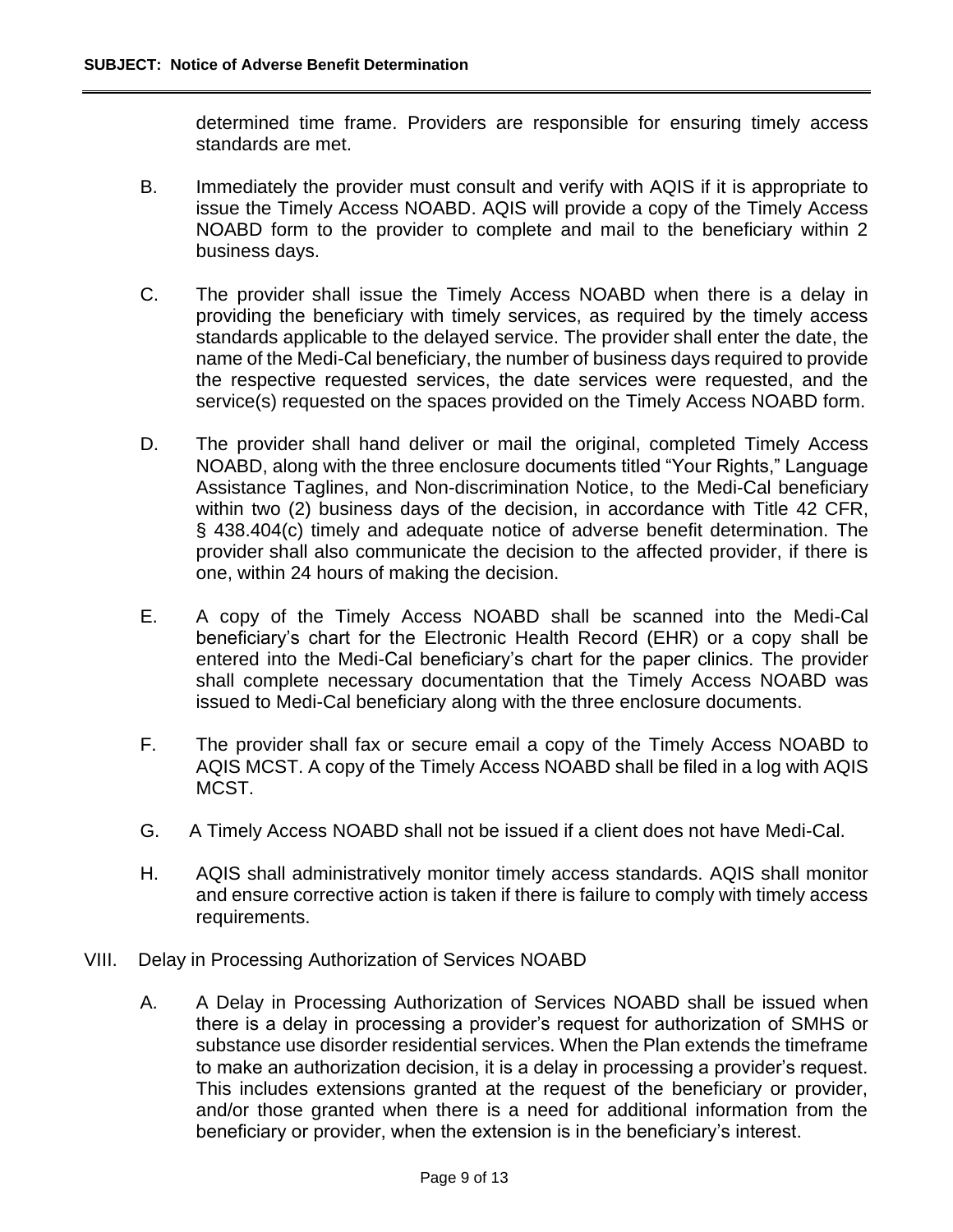- B. The provider shall initial three times next to the text of the three enclosure documents titled "Your Rights," Language Assistance Taglines, and Nondiscrimination Notice to indicate that these documents were included with the notice.
- C. The provider shall hand deliver or mail the original, completed Delay in Processing Authorization of Services NOABD, along with the three enclosure documents titled "Your Rights," Language Assistance Taglines, and Non-discrimination Notice, to the Medi-Cal beneficiary within two (2) business days after the delay in authorization of services has occurred in accordance with Title 42 CFR, § 438.404(c) timely and adequate notice of adverse benefit determination. The provider shall also communicate the decision to the affected provider, if there is one, within 24 hours of making the decision.
- D. A copy of the Delay in Processing Authorization of Services NOABD shall be scanned into the Medi-Cal beneficiary's chart for the Electronic Health Record (EHR) or a copy shall be filed into the Medi-Cal beneficiary's chart for the paper clinics. Providers shall complete necessary documentation that the Delay in processing NOABD was issued to Medi-Cal beneficiary along with the three enclosure documents.
- E. The provider shall fax or secure email a copy of the Delay in Processing Authorization Services NOABD to AQIS MCST. A copy of the Delay in processing authorization NOABD shall be filed in a log with AQIS MCST.
- F. A Delay in processing authorization NOABD shall not be issued if the client does not have Medi-Cal.
- IX. Failure to Timely Resolve Grievances and Appeals NOABD (utilized by MHRS Administration)
	- A. A Failure to Timely Resolve Grievances and Appeals NOABD will be utilized by Authority and Quality Improvement Services (AQIS) when there is a delay in processing a Medi-Cal beneficiary grievance or appeal within the required time frame. AQIS shall complete the form, entering the date, the name of the Medi-Cal beneficiary, the date the Medi-Cal beneficiary filed the grievance/appeal, and the initial request made by the Medi-Cal beneficiary in the spaces provided on the form.
	- B. AQIS shall hand deliver or mail the original, completed Failure to Timely Resolve Grievances and Appeals NOABD, along with the three enclosure documents titled "Your Rights," Language Assistance Taglines, and Non-discrimination Notice, to the Medi-Cal beneficiary within two (2) business days of the decision, in accordance with Title 42 CFR, § 438.404(c) timely and adequate notice of adverse benefit determination. The AQIS shall also communicate the decision to the affected provider, if there is one, within 24 hours of making the decision.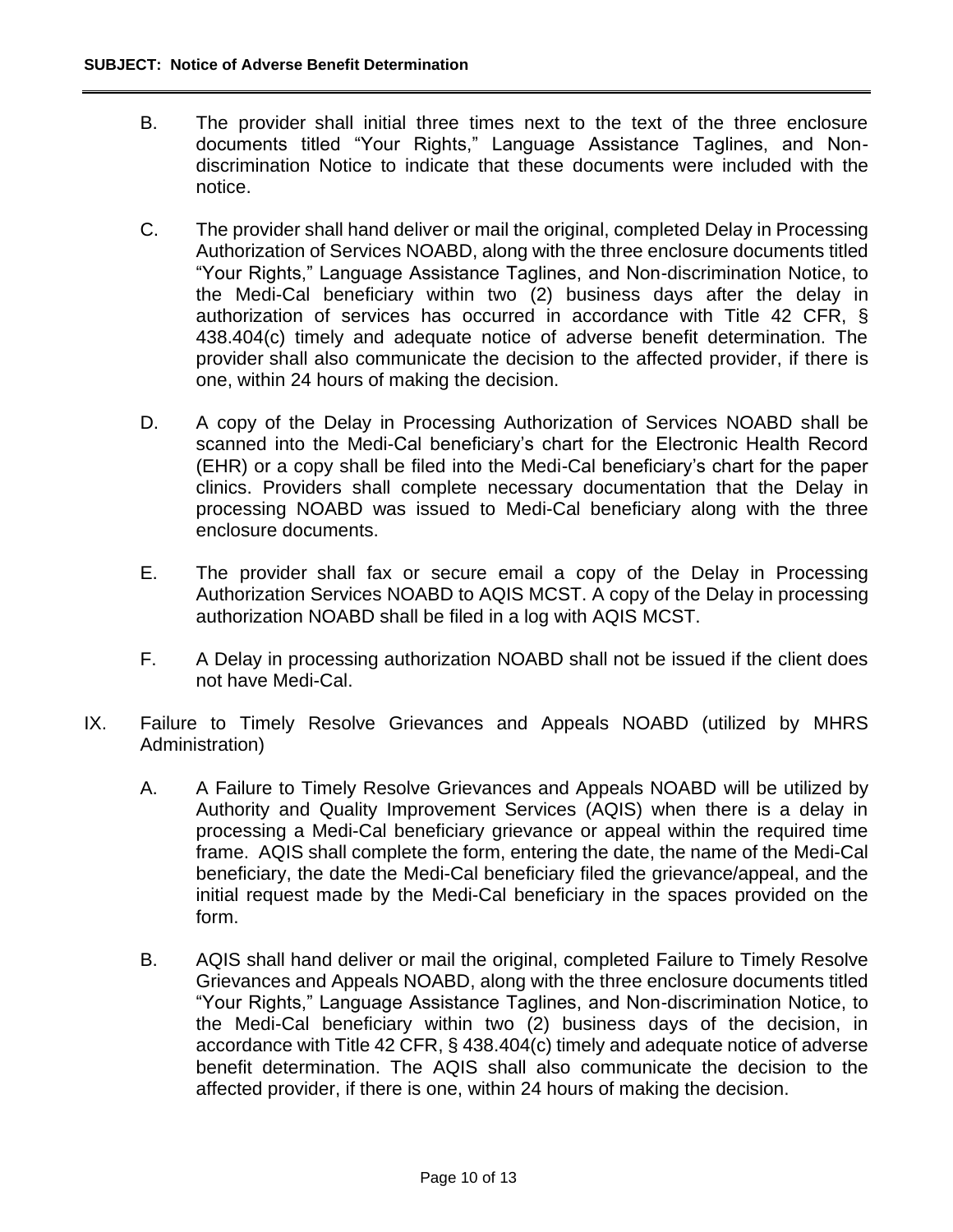- C. A copy of the Failure to Timely Resolve Grievances and Appeals NOABD shall be filed in a log with AQIS.
- D. A Failure to Timely Resolve Grievances and Appeals NOABD shall not be issued if a client does not have Medi-Cal.
- X. Payment Denial NOABD (utilized by MHRS Administration)
	- A. A Payment Denial NOABD form applies to services that have been rendered to a Medi-Cal beneficiary at the time he/she was hospitalized.
	- B. The Payment Denial NOABD shall be given by the Inpatient Treatment Authorization Requests (TAR) Unit which processes Treatment Authorization Requests (TARs) from inpatient facilities requesting authorization for payment.
	- C. When the Inpatient Unit receives a TAR, it shall conduct a retrospective review of documentation submitted by the hospital in support of the TAR. When the Inpatient Unit determines that medical necessity for psychiatric inpatient hospital services or related professional services has not been adequately documented, a TAR is denied. The Inpatient TAR Unit shall issue an Payment Denial NOABD along with the along with the three enclosure documents titled "Your Rights," Language Assistance Taglines, and Non-discrimination Notice to the Medi-Cal beneficiary which will be given to the hospital and provider with a copy to the patient at the time of any action denying or affecting the provider's claim. The inpatient unit shall also communicate the decision to the hospital and affected provider within 24 hours of making the decision. This may be a phone call prior to the formal written notice. A copy of the Payment Denial NOABD is filed with the Inpatient TAR Unit. The inpatient unit shall also fax or secure email a copy of the Payment Denial NOABD to AQIS, which shall be filed in a log with AQIS.
	- D. The Payment Denial NOABD states that payment for a service, which has already been provided has been denied. The notice further states that the beneficiary is not responsible for the bill and does not have to pay for the services rendered. The inpatient unit may receive questions from beneficiaries regarding the receipt of a Payment Denial NOABD. It is important to understand and to reassure the beneficiary that he or she is not responsible for the payment being denied.
	- E. A Payment Denial NOABD shall not be issued if a client does not have Medi-Cal.
- XI. Financial Liability NOABD (utilized by MHRS Administration)
	- A. A Financial Liability NOABD form applies to services that have been rendered to a Medi-Cal beneficiary, but the Plan denies a beneficiary's request to dispute financial liability, including cost-sharing and other beneficiary financial liabilities.
	- B. AQIS periodically may receive a Conlan Claim, which are Medi-Cal beneficiary requests for reimbursement for their out of pocket expenses for Medi-Cal covered services. AQIS shall make a determination whether the claim meets the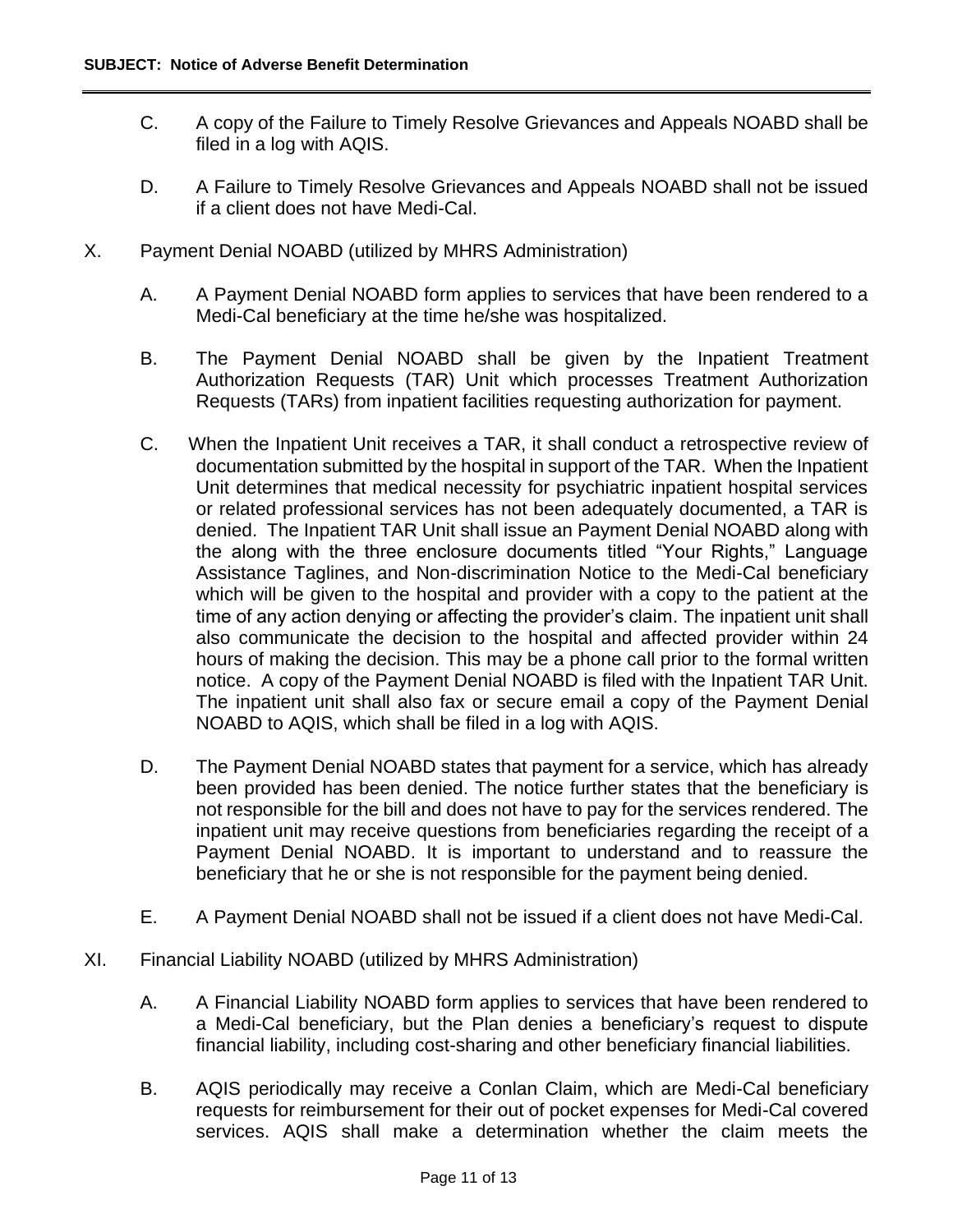reimbursement guideline. AQIS shall issue a Financial Liability NOABD if the beneficiary's request to dispute financial liability is denied.

- C. AQIS shall hand deliver or mail the original, completed Financial Liability NOABD, along with the three enclosure documents titled "Your Rights," Language Assistance Taglines, and Non-discrimination Notice, to the Medi-Cal beneficiary at the time of any action regarding the dispute has been made in accordance with Title 42 CFR, § 438.404(c) timely and adequate notice of adverse benefit determination. AQIS shall also communicate the decision to the affected provider, if there is one, within 24 hours of making the decision.
- D. A copy of the Dispute of Financial Liability NOABD shall be filed in a log with AQIS.
- E. A Financial Liability NOABD shall not be issued if the client does not have Medi-Cal.
- XII. NOABD Attachments
	- A. There are three attachments that must accompany all NOABD forms which include the NOABD "Your Rights" Attachment, Non-discrimination Notice, and Language Assistances Tagline.
		- 1. NOABD "Your Rights" Attachment Consistent with Title 42, CFR, §438.420, the "Your Rights" attachment is a new form that informs beneficiaries of critical appeal and State hearing rights which accompanies the NOABD. These attachments must be sent to beneficiaries with each NOABD. The "NOABD Your Rights" attachment provides beneficiaries with the following required information pertaining to NOABD.
			- a) The beneficiary's or provider's right to request an internal appeal with the Plan within 60 calendar days from the date on the NOABD;
			- b) The beneficiary's right to request a State hearing only after filing an appeal with the Plan and receiving a notice that the Adverse Benefit Determination has been upheld;
			- c) The beneficiary's right to request a State hearing if the Plan fails to send a resolution notice in response to the appeal within the required timeframe;
			- d) Procedures for exercising the beneficiary's rights to request an appeal
			- e) Circumstances under which an expedited review is available and how to request it; and,